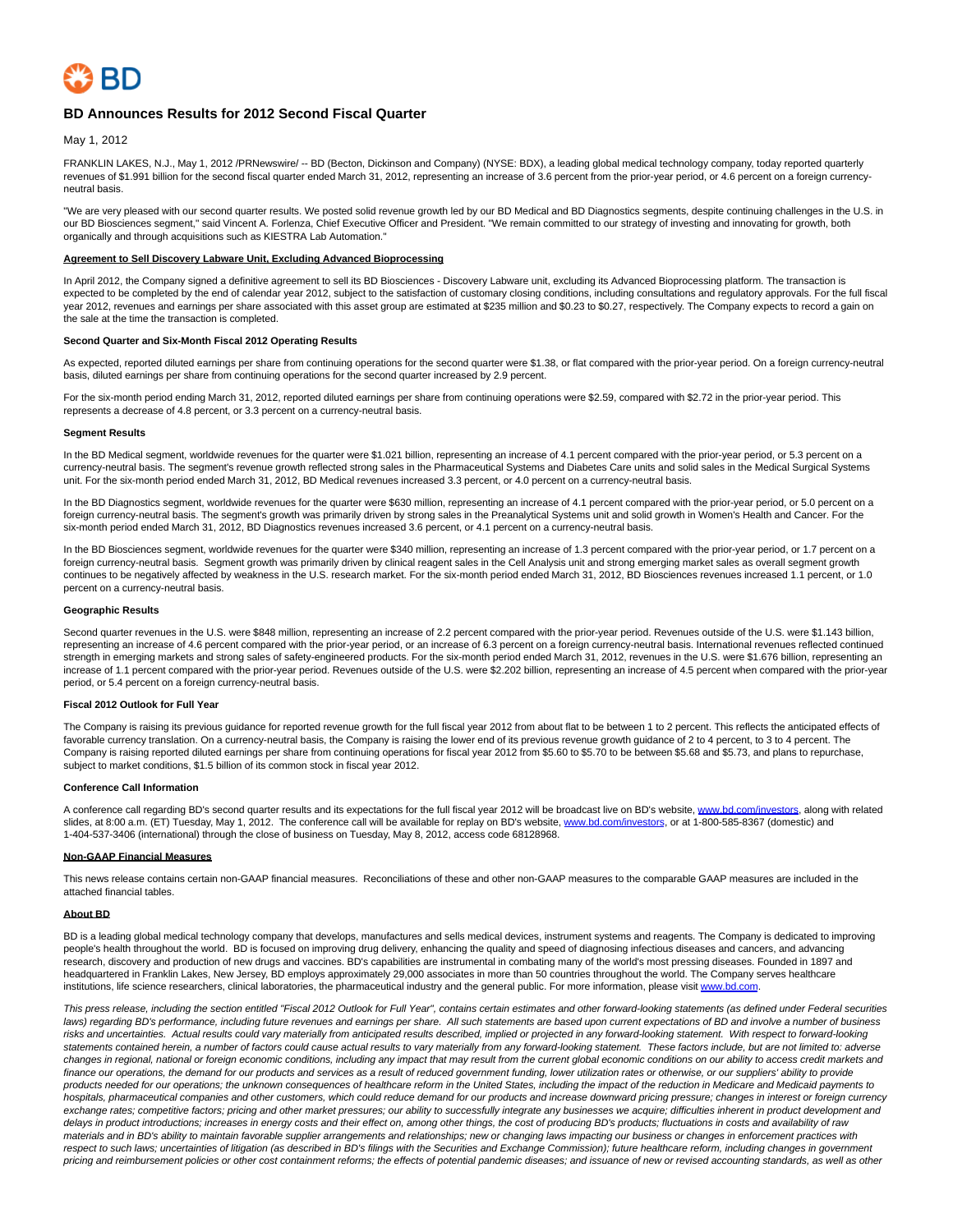factors discussed in BD's filings with the Securities and Exchange Commission. We do not intend to update any forward-looking statements to reflect events or circumstances after the date hereof except as required by applicable laws or regulations.

## Contact:

Monique N. Dolecki, Investor Relations – 201-847-5378 Colleen T. White, Corporate Communications – 201-847-5369

## BECTON DICKINSON AND COMPANY

CONSOLIDATED INCOME STATEMENTS (Unaudited; Amounts in thousands, except per share data)

|                                                                                                                    |                | Three Months Ended March 31. |                |              |           |  |
|--------------------------------------------------------------------------------------------------------------------|----------------|------------------------------|----------------|--------------|-----------|--|
|                                                                                                                    |                | 2012                         |                | 2011         | % Change  |  |
| <b>REVENUES</b>                                                                                                    | \$             | 1,990,818                    | \$             | 1,922,023    | 3.6       |  |
| Cost of products sold                                                                                              |                | 970,832                      |                | 920,589      | 5.5       |  |
| Selling and administrative                                                                                         |                | 495,020                      |                | 441,942      | 12.0      |  |
| Research and development                                                                                           |                | 118,528                      |                | 119,152      | (0.5)     |  |
| <b>TOTAL OPERATING COSTS</b>                                                                                       |                |                              |                |              |           |  |
| <b>AND EXPENSES</b>                                                                                                |                | 1,584,380                    |                | 1,481,683    | 6.9       |  |
| <b>OPERATING INCOME</b>                                                                                            |                | 406,438                      |                | 440,340      | (7.7)     |  |
| Interest income                                                                                                    |                | 16,678                       |                | 14,564       | 14.5      |  |
| Interest expense                                                                                                   |                | (35, 140)                    |                | (23, 921)    | 46.9      |  |
| Other income (expense), net                                                                                        |                | 4,657                        |                | (2,522)      | <b>NM</b> |  |
| INCOME FROM CONTINUING OPERATIONS BEFORE<br><b>INCOME TAXES</b>                                                    |                | 392,633                      |                | 428,461      | (8.4)     |  |
| Income tax provision                                                                                               |                | 102,085                      |                | 117,399      | (13.0)    |  |
| INCOME FROM CONTINUING OPERATIONS                                                                                  |                | 290,548                      |                | 311,062      | (6.6)     |  |
| INCOME FROM DISCONTINUED OPERATIONS<br>NET OF INCOME TAX (BENEFIT) PROVISION OF<br>\$(140) AND \$377, RESPECTIVELY |                | 485                          |                | 957          | (49.3)    |  |
|                                                                                                                    |                |                              |                |              |           |  |
| <b>NET INCOME</b>                                                                                                  | \$             | 291,033                      | \$             | 312,019      | (6.7)     |  |
| <b>EARNINGS PER SHARE</b>                                                                                          |                |                              |                |              |           |  |
| Basic:<br>Income from continuing operations<br>Income from discontinued operations<br>Net income                   | \$<br>\$<br>\$ | 1.41<br>1.41                 | \$<br>\$<br>\$ | 1.41<br>1.41 |           |  |
| Diluted:<br>Income from continuing operations<br>Income from discontinued operations<br>Net income (1)             | \$<br>\$<br>\$ | 1.38<br>1.39                 | \$<br>\$<br>\$ | 1.38<br>1.38 | 0.7       |  |

## AVERAGE SHARES OUTSTANDING

| Basic          | 206.426 | 220.894 |  |
|----------------|---------|---------|--|
| <b>Diluted</b> | 209.803 | 225.467 |  |

NM - Not Meaningful

(1) Total per share amounts may not add due to rounding.

## BECTON DICKINSON AND COMPANY

CONSOLIDATED INCOME STATEMENTS

(Unaudited; Amounts in thousands, except per share data)

|                             |    | Six Months Ended March 31, |                 |           |
|-----------------------------|----|----------------------------|-----------------|-----------|
|                             |    | 2012                       | 2011            | % Change  |
| <b>REVENUES</b>             | \$ | 3,878,464                  | \$<br>3,764,028 | 3.0       |
| Cost of products sold       |    | 1,897,015                  | 1,786,020       | 6.2       |
| Selling and administrative  |    | 983.978                    | 889.897         | 10.6      |
| Research and development    |    | 232.464                    | 234.693         | (0.9)     |
| TOTAL OPERATING COSTS       |    |                            |                 |           |
| <b>AND EXPENSES</b>         |    | 3,113,457                  | 2,910,610       | 7.0       |
| OPERATING INCOME            |    | 765,007                    | 853.418         | (10.4)    |
| Interest income             |    | 32.126                     | 29,786          | 7.9       |
| Interest expense            |    | (64, 518)                  | (39, 474)       | 63.4      |
| Other income (expense), net |    | 4,272                      | (7, 118)        | <b>NM</b> |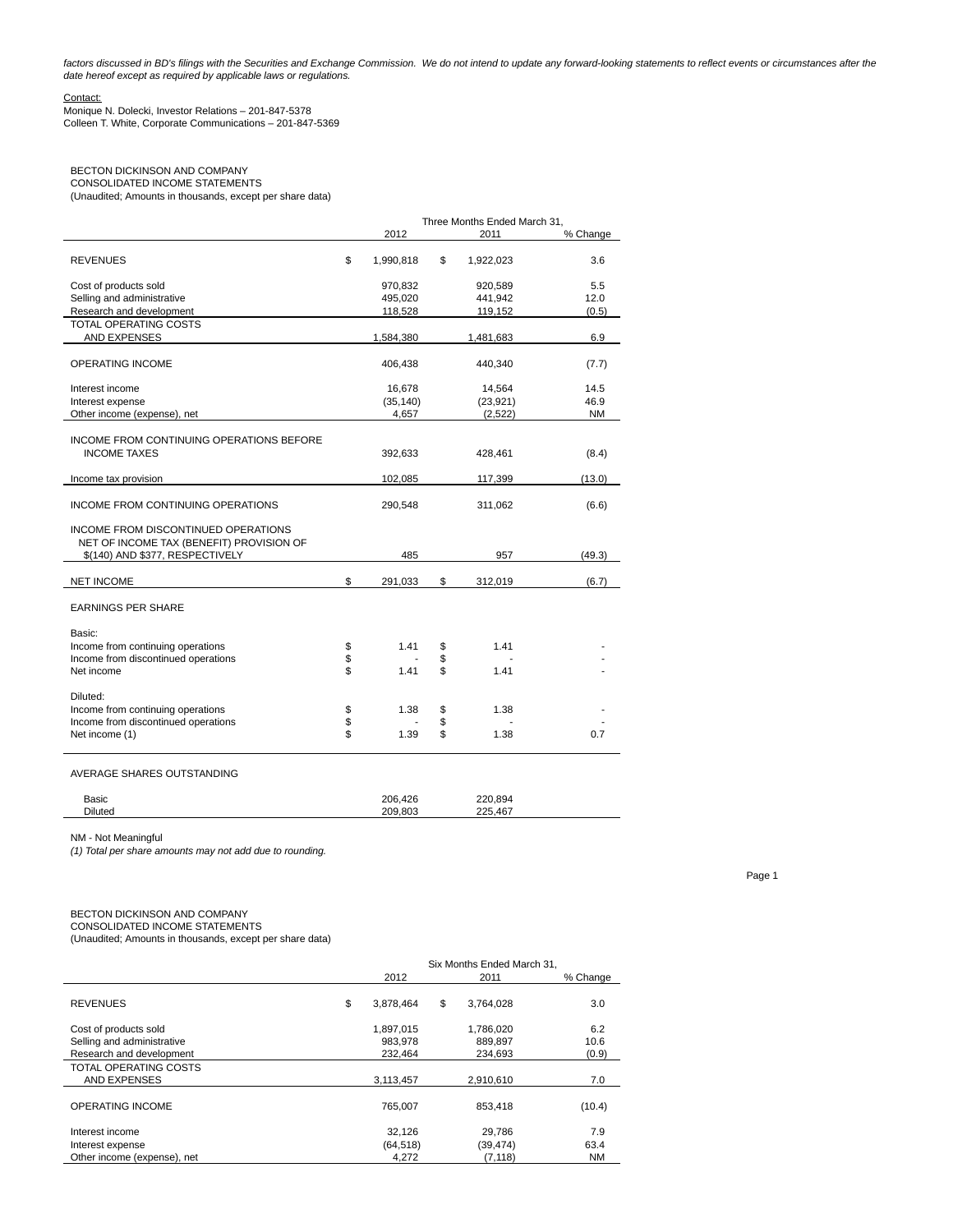| INCOME FROM CONTINUING OPERATIONS BEFORE<br><b>INCOME TAXES</b>                                                    |          | 736,887 | 836,612       | (11.9)    |
|--------------------------------------------------------------------------------------------------------------------|----------|---------|---------------|-----------|
| Income tax provision                                                                                               |          | 183,328 | 211,273       | (13.2)    |
| INCOME FROM CONTINUING OPERATIONS                                                                                  |          | 553,559 | 625,339       | (11.5)    |
| INCOME FROM DISCONTINUED OPERATIONS<br>NET OF INCOME TAX (BENEFIT) PROVISION OF<br>\$(159) AND \$601, RESPECTIVELY |          | 460     | 2,617         | (82.4)    |
|                                                                                                                    |          |         |               |           |
| <b>NET INCOME</b>                                                                                                  | \$       | 554.019 | \$<br>627,956 | (11.8)    |
| <b>EARNINGS PER SHARE</b>                                                                                          |          |         |               |           |
| Basic:                                                                                                             |          |         |               |           |
| Income from continuing operations                                                                                  | \$       | 2.63    | \$<br>2.79    | (5.7)     |
| Income from discontinued operations                                                                                | \$       |         | \$<br>0.01    | <b>NM</b> |
| Net income                                                                                                         | \$       | 2.63    | \$<br>2.80    | (6.1)     |
| Diluted:                                                                                                           |          |         |               |           |
| Income from continuing operations                                                                                  | \$       | 2.59    | \$<br>2.72    | (4.8)     |
| Income from discontinued operations                                                                                | \$<br>\$ |         | \$<br>0.01    | <b>NM</b> |
|                                                                                                                    |          | 2.59    | \$<br>2.74    | (5.5)     |

AVERAGE SHARES OUTSTANDING

| Basic          | 210.385               | 224,528<br>--- |  |
|----------------|-----------------------|----------------|--|
| <b>Diluted</b> | 213.970<br><b>412</b> | .529<br>229    |  |

NM - Not Meaningful

(1) Total per share amounts may not add due to rounding.

## BECTON DICKINSON AND COMPANY

SUPPLEMENTAL REVENUE INFORMATION

REVENUES BY SEGMENT AND GEOGRAPHIC AREA

(Unaudited; Amounts in thousands)

|                       | Three Months Ended March 31, |    |           |          |
|-----------------------|------------------------------|----|-----------|----------|
|                       | 2012                         |    | 2011      | % Change |
|                       |                              |    |           |          |
| <b>BD MEDICAL</b>     |                              |    |           |          |
| <b>United States</b>  | \$<br>418,521                | \$ | 398,487   | 5.0      |
| International         | 602,666                      |    | 582,845   | 3.4      |
| TOTAL                 | \$<br>1,021,187              | \$ | 981,332   | 4.1      |
|                       |                              |    |           |          |
| <b>BD DIAGNOSTICS</b> |                              |    |           |          |
| <b>United States</b>  | \$<br>318,597                | \$ | 310,617   | 2.6      |
| International         | 311,422                      |    | 294,730   | 5.7      |
| <b>TOTAL</b>          | \$<br>630,019                | \$ | 605,347   | 4.1      |
|                       |                              |    |           |          |
| <b>BD BIOSCIENCES</b> |                              |    |           |          |
| <b>United States</b>  | \$<br>110,502                | \$ | 120,077   | (8.0)    |
| International         | 229,110                      |    | 215,267   | 6.4      |
| <b>TOTAL</b>          | \$<br>339,612                | \$ | 335,344   | 1.3      |
|                       |                              |    |           |          |
| <b>TOTAL REVENUES</b> |                              |    |           |          |
| <b>United States</b>  | \$<br>847,620                | \$ | 829,181   | 2.2      |
| International         | 1,143,198                    |    | 1,092,842 | 4.6      |
| TOTAL                 | \$<br>1,990,818              | \$ | 1,922,023 | 3.6      |

BECTON DICKINSON AND COMPANY SUPPLEMENTAL REVENUE INFORMATION REVENUES BY SEGMENT AND GEOGRAPHIC AREA (Unaudited; Amounts in thousands)

|                       | Six Months Ended March 31, |    |           |          |  |
|-----------------------|----------------------------|----|-----------|----------|--|
|                       | 2012                       |    | 2011      | % Change |  |
|                       |                            |    |           |          |  |
| <b>BD MEDICAL</b>     |                            |    |           |          |  |
| <b>United States</b>  | \$<br>833.190              | \$ | 804,014   | 3.6      |  |
| International         | 1,138,394                  |    | 1,103,863 | 3.1      |  |
| <b>TOTAL</b>          | 1,971,584                  |    | 1,907,877 | 3.3      |  |
|                       |                            |    |           |          |  |
| <b>BD DIAGNOSTICS</b> |                            |    |           |          |  |
| <b>United States</b>  | \$<br>630.220              | \$ | 619,467   | 1.7      |  |

Page 2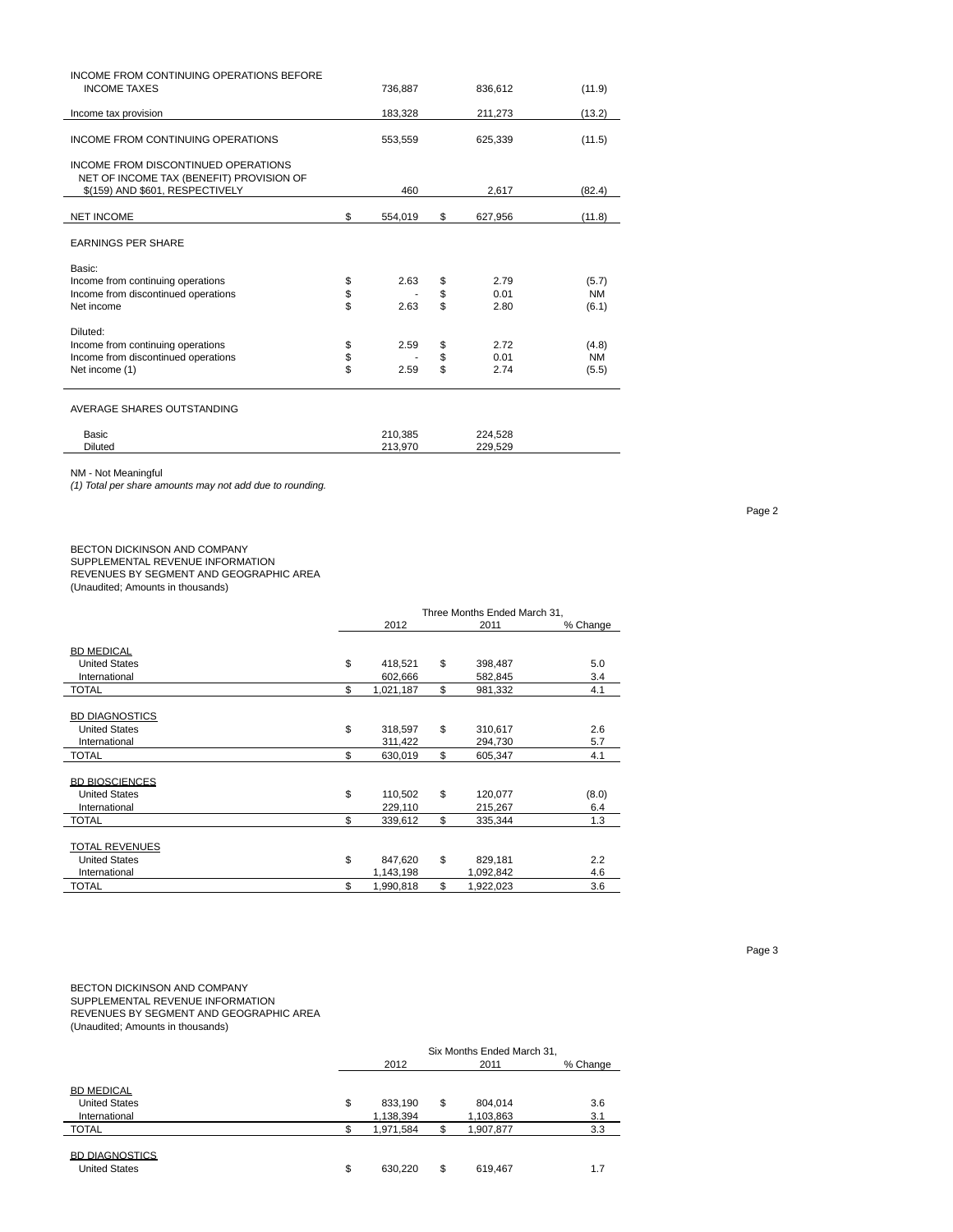| International         | 620.542         |    | 587,603   | 5.6   |
|-----------------------|-----------------|----|-----------|-------|
| <b>TOTAL</b>          | 1,250,762       | \$ | 1,207,070 | 3.6   |
|                       |                 |    |           |       |
| <b>BD BIOSCIENCES</b> |                 |    |           |       |
| <b>United States</b>  | \$<br>213,003   | \$ | 234,302   | (9.1) |
| International         | 443.115         |    | 414.779   | 6.8   |
| <b>TOTAL</b>          | 656.118         | \$ | 649.081   | 1.1   |
|                       |                 |    |           |       |
| <b>TOTAL REVENUES</b> |                 |    |           |       |
| <b>United States</b>  | \$<br>1,676,413 | \$ | 1,657,783 | 1.1   |
| International         | 2,202,051       |    | 2,106,245 | 4.5   |
| <b>TOTAL</b>          | 3,878,464       | S  | 3,764,028 | 3.0   |
|                       |                 |    |           |       |

BECTON DICKINSON AND COMPANY SUPPLEMENTAL REVENUE INFORMATION

# REVENUES BY BUSINESS SEGMENTS AND UNITS

Three Months Ended March 31,

(Unaudited; Amounts in thousands)

|                                 | <b>United States</b> |         |    |         |          |  |
|---------------------------------|----------------------|---------|----|---------|----------|--|
|                                 |                      | 2012    |    | 2011    | % Change |  |
| <b>BD MEDICAL</b>               |                      |         |    |         |          |  |
| <b>Medical Surgical Systems</b> | \$                   | 237,599 | \$ | 234,571 | 1.3      |  |
| Diabetes Care                   |                      | 105,725 |    | 95,939  | 10.2     |  |
| <b>Pharmaceutical Systems</b>   |                      | 75,197  |    | 67,977  | 10.6     |  |
| <b>TOTAL</b>                    | \$                   | 418,521 | \$ | 398,487 | 5.0      |  |
|                                 |                      |         |    |         |          |  |
| <b>BD DIAGNOSTICS</b>           |                      |         |    |         |          |  |
| <b>Preanalytical Systems</b>    | \$                   | 163,455 | \$ | 156,978 | 4.1      |  |
| <b>Diagnostic Systems</b>       |                      | 155,142 |    | 153,639 | 1.0      |  |
| TOTAL                           | \$                   | 318,597 | \$ | 310,617 | 2.6      |  |
|                                 |                      |         |    |         |          |  |
| <b>BD BIOSCIENCES</b>           |                      |         |    |         |          |  |
| <b>Cell Analysis</b>            | \$                   | 78,841  | \$ | 83,006  | (5.0)    |  |
| Discovery Labware               |                      | 31,661  |    | 37,071  | (14.6)   |  |
| <b>TOTAL</b>                    | \$                   | 110,502 | \$ | 120,077 | (8.0)    |  |
|                                 |                      |         |    |         |          |  |
| TOTAL UNITED STATES             | \$                   | 847,620 | \$ | 829,181 | 2.2      |  |

Page 5

### BECTON DICKINSON AND COMPANY SUPPLEMENTAL REVENUE INFORMATION REVENUES BY BUSINESS SEGMENTS AND UNITS Three Months Ended March 31, (continued) (Unaudited; Amounts in thousands)

|                                 |                 |                 | International |            |           |
|---------------------------------|-----------------|-----------------|---------------|------------|-----------|
|                                 |                 |                 |               | % Change   |           |
|                                 | 2012            | 2011            | Reported      | <b>FXN</b> | FX Impact |
|                                 |                 |                 |               |            |           |
| <b>BD MEDICAL</b>               |                 |                 |               |            |           |
| <b>Medical Surgical Systems</b> | \$<br>281,340   | \$<br>270,020   | 4.2           | 6.0        | (1.8)     |
| Diabetes Care                   | 113,520         | 111,820         | 1.5           | 3.3        | (1.8)     |
| <b>Pharmaceutical Systems</b>   | 207,806         | 201,005         | 3.4           | 5.9        | (2.5)     |
| <b>TOTAL</b>                    | \$<br>602,666   | \$<br>582,845   | 3.4           | 5.4        | (2.0)     |
| <b>BD DIAGNOSTICS</b>           |                 |                 |               |            |           |
| <b>Preanalytical Systems</b>    | \$<br>159.858   | \$<br>149,261   | 7.1           | 9.6        | (2.5)     |
| <b>Diagnostic Systems</b>       | 151,564         | 145,469         | 4.2           | 5.5        | (1.3)     |
| <b>TOTAL</b>                    | \$<br>311,422   | \$<br>294,730   | 5.7           | 7.6        | (1.9)     |
| <b>BD BIOSCIENCES</b>           |                 |                 |               |            |           |
| <b>Cell Analysis</b>            | \$<br>182.702   | \$<br>172,510   | 5.9           | 6.6        | (0.7)     |
| Discovery Labware               | 46,408          | 42,757          | 8.5           | 8.7        | (0.2)     |
| <b>TOTAL</b>                    | \$<br>229,110   | \$<br>215,267   | 6.4           | 7.0        | (0.6)     |
| <b>TOTAL INTERNATIONAL</b>      | \$<br>1,143,198 | \$<br>1,092,842 | 4.6           | 6.3        | (1.7)     |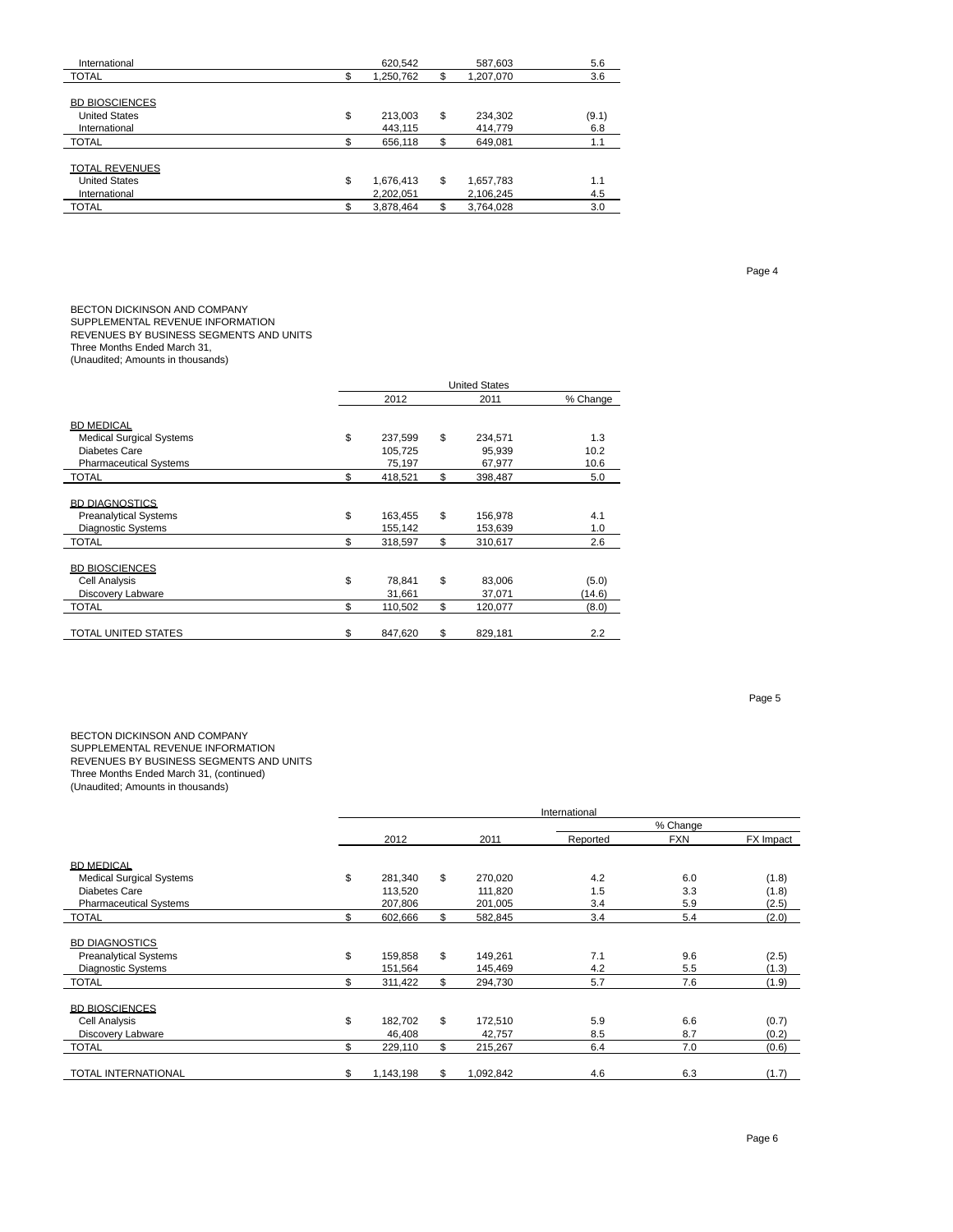### BECTON DICKINSON AND COMPANY SUPPLEMENTAL REVENUE INFORMATION REVENUES BY BUSINESS SEGMENTS AND UNITS Three Months Ended March 31, (continued) (Unaudited; Amounts in thousands)

|                                 |                 |                 | Total    |            |           |
|---------------------------------|-----------------|-----------------|----------|------------|-----------|
|                                 |                 |                 |          | % Change   |           |
|                                 | 2012            | 2011            | Reported | <b>FXN</b> | FX Impact |
| <b>BD MEDICAL</b>               |                 |                 |          |            |           |
| <b>Medical Surgical Systems</b> | \$<br>518.939   | \$<br>504,591   | 2.8      | 3.8        | (1.0)     |
| <b>Diabetes Care</b>            | 219.245         | 207,759         | 5.5      | 6.5        | (1.0)     |
| <b>Pharmaceutical Systems</b>   | 283,003         | 268,982         | 5.2      | 7.1        | (1.9)     |
| <b>TOTAL</b>                    | \$<br>1,021,187 | \$<br>981,332   | 4.1      | 5.3        | (1.2)     |
|                                 |                 |                 |          |            |           |
| <b>BD DIAGNOSTICS</b>           |                 |                 |          |            |           |
| <b>Preanalytical Systems</b>    | \$<br>323,313   | \$<br>306,239   | 5.6      | 6.8        | (1.2)     |
| <b>Diagnostic Systems</b>       | 306,706         | 299,108         | 2.5      | 3.2        | (0.7)     |
| <b>TOTAL</b>                    | \$<br>630,019   | \$<br>605,347   | 4.1      | 5.0        | (0.9)     |
| <b>BD BIOSCIENCES</b>           |                 |                 |          |            |           |
| <b>Cell Analysis</b>            | \$<br>261.543   | \$<br>255,516   | 2.4      | 2.8        | (0.4)     |
| Discovery Labware               | 78,069          | 79,828          | (2.2)    | (2.1)      | (0.1)     |
| <b>TOTAL</b>                    | \$              | \$<br>335,344   | 1.3      | 1.7        |           |
|                                 | 339,612         |                 |          |            | (0.4)     |
| <b>TOTAL REVENUES</b>           | \$<br>1,990,818 | \$<br>1,922,023 | 3.6      | 4.6        | (1.0)     |

BECTON DICKINSON AND COMPANY SUPPLEMENTAL REVENUE INFORMATION REVENUES BY BUSINESS SEGMENTS AND UNITS Six Months Ended March 31,

(Unaudited; Amounts in thousands)

|                                 | <b>United States</b> |           |    |           |          |
|---------------------------------|----------------------|-----------|----|-----------|----------|
|                                 |                      | 2012      |    | 2011      | % Change |
| <b>BD MEDICAL</b>               |                      |           |    |           |          |
| <b>Medical Surgical Systems</b> | \$                   | 486,015   | \$ | 488,825   | (0.6)    |
| Diabetes Care                   |                      | 211.251   |    | 195,524   | 8.0      |
| <b>Pharmaceutical Systems</b>   |                      | 135,924   |    | 119,665   | 13.6     |
| <b>TOTAL</b>                    | \$                   | 833,190   | \$ | 804,014   | 3.6      |
|                                 |                      |           |    |           |          |
| <b>BD DIAGNOSTICS</b>           |                      |           |    |           |          |
| <b>Preanalytical Systems</b>    | \$                   | 325,570   | \$ | 319,036   | 2.0      |
| <b>Diagnostic Systems</b>       |                      | 304,650   |    | 300,431   | 1.4      |
| <b>TOTAL</b>                    | \$                   | 630,220   | \$ | 619,467   | 1.7      |
|                                 |                      |           |    |           |          |
| <b>BD BIOSCIENCES</b>           |                      |           |    |           |          |
| Cell Analysis                   | \$                   | 152.634   | \$ | 163,262   | (6.5)    |
| Discovery Labware               |                      | 60,369    |    | 71,040    | (15.0)   |
| <b>TOTAL</b>                    | \$                   | 213,003   | \$ | 234,302   | (9.1)    |
|                                 |                      |           |    |           |          |
| <b>TOTAL UNITED STATES</b>      | \$                   | 1,676,413 | \$ | 1,657,783 | 1.1      |

Page 8

### BECTON DICKINSON AND COMPANY SUPPLEMENTAL REVENUE INFORMATION REVENUES BY BUSINESS SEGMENTS AND UNITS Six Months Ended March 31, (continued) (Unaudited; Amounts in thousands)

|                                 | International     |           |    |           |          |            |           |  |  |  |  |
|---------------------------------|-------------------|-----------|----|-----------|----------|------------|-----------|--|--|--|--|
|                                 |                   |           |    |           | % Change |            |           |  |  |  |  |
|                                 |                   | 2012      |    | 2011      | Reported | <b>FXN</b> | FX Impact |  |  |  |  |
| <b>BD MEDICAL</b>               |                   |           |    |           |          |            |           |  |  |  |  |
| <b>Medical Surgical Systems</b> | $\triangle$<br>J. | 555.234   | \$ | 528,491   | 5.1      | 6.3        | (1.2)     |  |  |  |  |
| <b>Diabetes Care</b>            |                   | 233,913   |    | 226,118   | 3.4      | 4.2        | (0.8)     |  |  |  |  |
| <b>Pharmaceutical Systems</b>   |                   | 349,247   |    | 349,254   | -        | 1.1        | (1.1)     |  |  |  |  |
| <b>TOTAL</b>                    |                   | 1,138,394 |    | 1,103,863 | 3.1      | 4.2        | (1.1)     |  |  |  |  |
| <b>BD DIAGNOSTICS</b>           |                   |           |    |           |          |            |           |  |  |  |  |
| <b>Preanalytical Systems</b>    | \$                | 314.365   | \$ | 299,832   | 4.8      | 6.5        | (1.7)     |  |  |  |  |
| <b>Diagnostic Systems</b>       |                   | 306,177   |    | 287,771   | 6.4      | 6.8        | (0.4)     |  |  |  |  |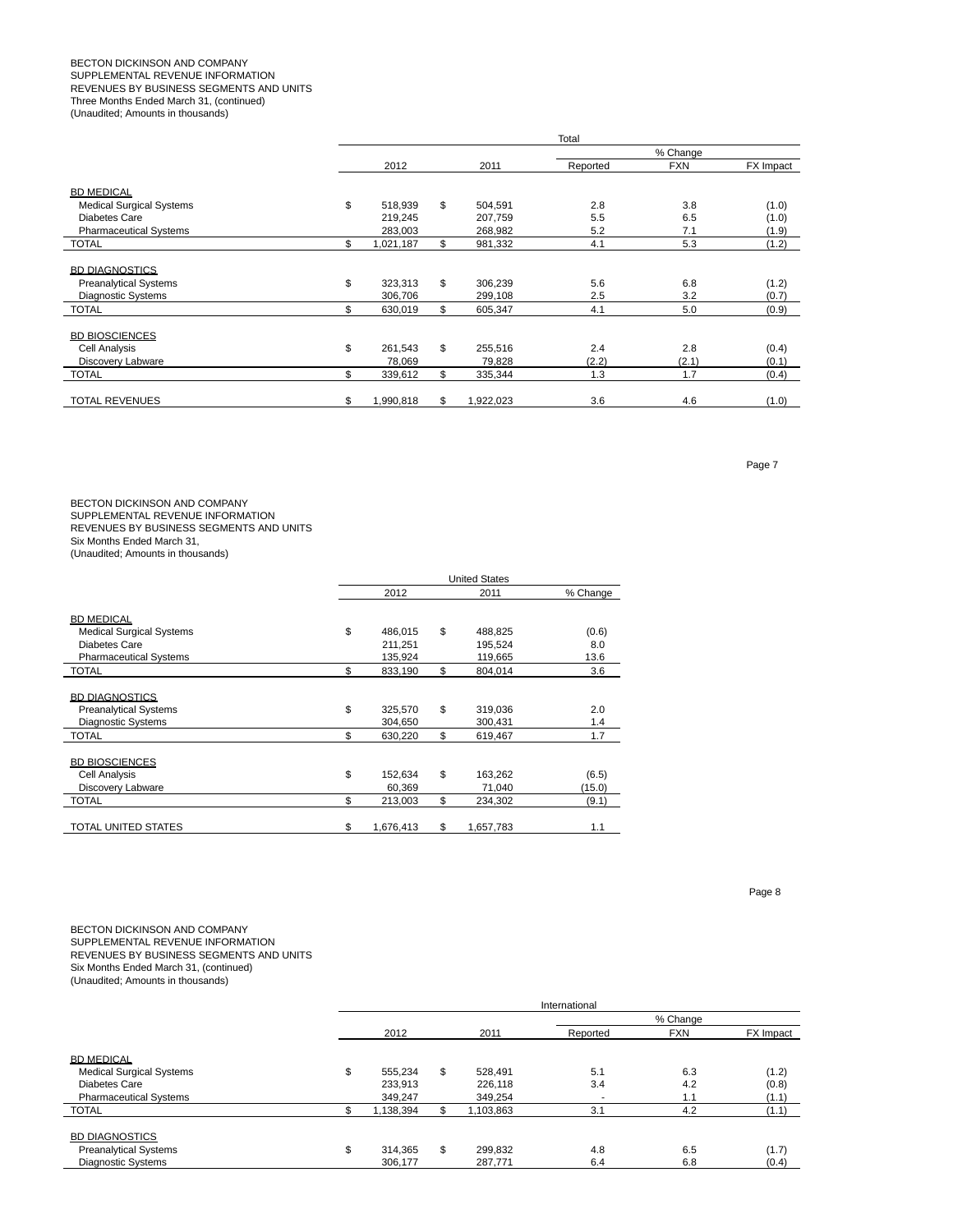| <b>TOTAL</b>          | 620.542   | 587.603   | 5.6  | 6.7 | (1.1) |
|-----------------------|-----------|-----------|------|-----|-------|
|                       |           |           |      |     |       |
| <b>BD BIOSCIENCES</b> |           |           |      |     |       |
| Cell Analysis         | 352,510   | 332,997   | 5.9  | 5.9 |       |
| Discovery Labware     | 90,605    | 81,782    | 10.8 | 9.9 | 0.9   |
| <b>TOTAL</b>          | 443.115   | 414,779   | 6.8  | 6.7 | 0.1   |
|                       |           |           |      |     |       |
| TOTAL INTERNATIONAL   | 2,202,051 | 2,106,245 | 4.5  | 5.4 | (0.9) |

Page 9

BECTON DICKINSON AND COMPANY SUPPLEMENTAL REVENUE INFORMATION REVENUES BY BUSINESS SEGMENTS AND UNITS Six Months Ended March 31, (continued)

(Unaudited; Amounts in thousands)

|                                 |     | Total     |    |           |          |            |           |  |  |  |  |  |
|---------------------------------|-----|-----------|----|-----------|----------|------------|-----------|--|--|--|--|--|
|                                 |     |           |    |           |          |            |           |  |  |  |  |  |
|                                 |     | 2012      |    | 2011      | Reported | <b>FXN</b> | FX Impact |  |  |  |  |  |
|                                 |     |           |    |           |          |            |           |  |  |  |  |  |
| <b>BD MEDICAL</b>               |     |           |    |           |          |            |           |  |  |  |  |  |
| <b>Medical Surgical Systems</b> | \$  | 1,041,249 | \$ | 1,017,316 | 2.4      | 3.0        | (0.6)     |  |  |  |  |  |
| <b>Diabetes Care</b>            |     | 445,164   |    | 421,642   | 5.6      | 6.0        | (0.4)     |  |  |  |  |  |
| <b>Pharmaceutical Systems</b>   |     | 485,171   |    | 468,919   | 3.5      | 4.3        | (0.8)     |  |  |  |  |  |
| <b>TOTAL</b>                    | \$  | 1,971,584 | \$ | 1,907,877 | 3.3      | 4.0        | (0.7)     |  |  |  |  |  |
| <b>BD DIAGNOSTICS</b>           |     |           |    |           |          |            |           |  |  |  |  |  |
| <b>Preanalytical Systems</b>    | \$  | 639.935   | \$ | 618,868   | 3.4      | 4.2        | (0.8)     |  |  |  |  |  |
| <b>Diagnostic Systems</b>       |     | 610,827   |    | 588,202   | 3.8      | 4.1        | (0.3)     |  |  |  |  |  |
| <b>TOTAL</b>                    | \$  | 1,250,762 | \$ | 1,207,070 | 3.6      | 4.1        | (0.5)     |  |  |  |  |  |
|                                 |     |           |    |           |          |            |           |  |  |  |  |  |
| <b>BD BIOSCIENCES</b>           |     |           |    |           |          |            |           |  |  |  |  |  |
| Cell Analysis                   | \$  | 505.144   | \$ | 496,259   | 1.8      | 1.8        |           |  |  |  |  |  |
| Discovery Labware               |     | 150,974   |    | 152,822   | (1.2)    | (1.7)      | 0.5       |  |  |  |  |  |
| <b>TOTAL</b>                    | \$. | 656,118   | \$ | 649,081   | 1.1      | 1.0        | 0.1       |  |  |  |  |  |
| <b>TOTAL REVENUES</b>           | \$  | 3,878,464 | \$ | 3,764,028 | 3.0      | 3.5        | (0.5)     |  |  |  |  |  |

Page 10

BECTON DICKINSON AND COMPANY SUPPLEMENTAL REVENUE INFORMATION SAFETY REVENUES (Unaudited; Amounts in thousands)

|                              | Three Months Ended March 31 |    |         |          |            |           |  |  |  |  |  |  |
|------------------------------|-----------------------------|----|---------|----------|------------|-----------|--|--|--|--|--|--|
|                              |                             |    |         | % Change |            |           |  |  |  |  |  |  |
|                              | 2012                        |    | 2011    | Reported | <b>FXN</b> | FX Impact |  |  |  |  |  |  |
| <b>TOTAL SAFETY REVENUES</b> |                             |    |         |          |            |           |  |  |  |  |  |  |
| <b>United States</b>         | \$<br>282,733               | \$ | 263.524 | 7.3      | 7.3        |           |  |  |  |  |  |  |
| International                | 205.369                     |    | 177.859 | 15.5     | 17.7       | (2.2)     |  |  |  |  |  |  |
| <b>TOTAL</b>                 | 488,102                     |    | 441,383 | 10.6     | 11.5       | (0.9)     |  |  |  |  |  |  |
| BY SEGMENT                   |                             |    |         |          |            |           |  |  |  |  |  |  |
| <b>BD</b> Medical            | \$<br>235,928               | \$ | 204.866 | 15.2     | 15.6       | (0.4)     |  |  |  |  |  |  |
| <b>BD Diagnostics</b>        | 252.174                     |    | 236.517 | 6.6      | 7.9        | (1.3)     |  |  |  |  |  |  |
| <b>TOTAL</b>                 | 488,102                     |    | 441,383 | 10.6     | 11.5       | (0.9)     |  |  |  |  |  |  |

|                              | Six Months Ended March 31. |    |         |          |            |           |  |  |  |  |  |
|------------------------------|----------------------------|----|---------|----------|------------|-----------|--|--|--|--|--|
|                              |                            |    |         | % Change |            |           |  |  |  |  |  |
|                              | 2012                       |    | 2011    | Reported | <b>FXN</b> | FX Impact |  |  |  |  |  |
| <b>TOTAL SAFETY REVENUES</b> |                            |    |         |          |            |           |  |  |  |  |  |
| <b>United States</b>         | \$<br>573.345              | \$ | 547,306 | 4.8      | 4.8        |           |  |  |  |  |  |
| International                | 402.326                    |    | 347,113 | 15.9     | 17.2       | (1.3)     |  |  |  |  |  |
| <b>TOTAL</b>                 | 975,671                    |    | 894,419 | 9.1      | 9.6        | (0.5)     |  |  |  |  |  |
| BY SEGMENT                   |                            |    |         |          |            |           |  |  |  |  |  |
| <b>BD</b> Medical            | \$<br>475.711              | \$ | 418.175 | 13.8     | 13.9       | (0.1)     |  |  |  |  |  |
| <b>BD Diagnostics</b>        | 499.960                    |    | 476.244 | 5.0      | 5.9        | (0.9)     |  |  |  |  |  |
| <b>TOTAL</b>                 | 975,671                    | \$ | 894,419 | 9.1      | 9.6        | (0.5)     |  |  |  |  |  |